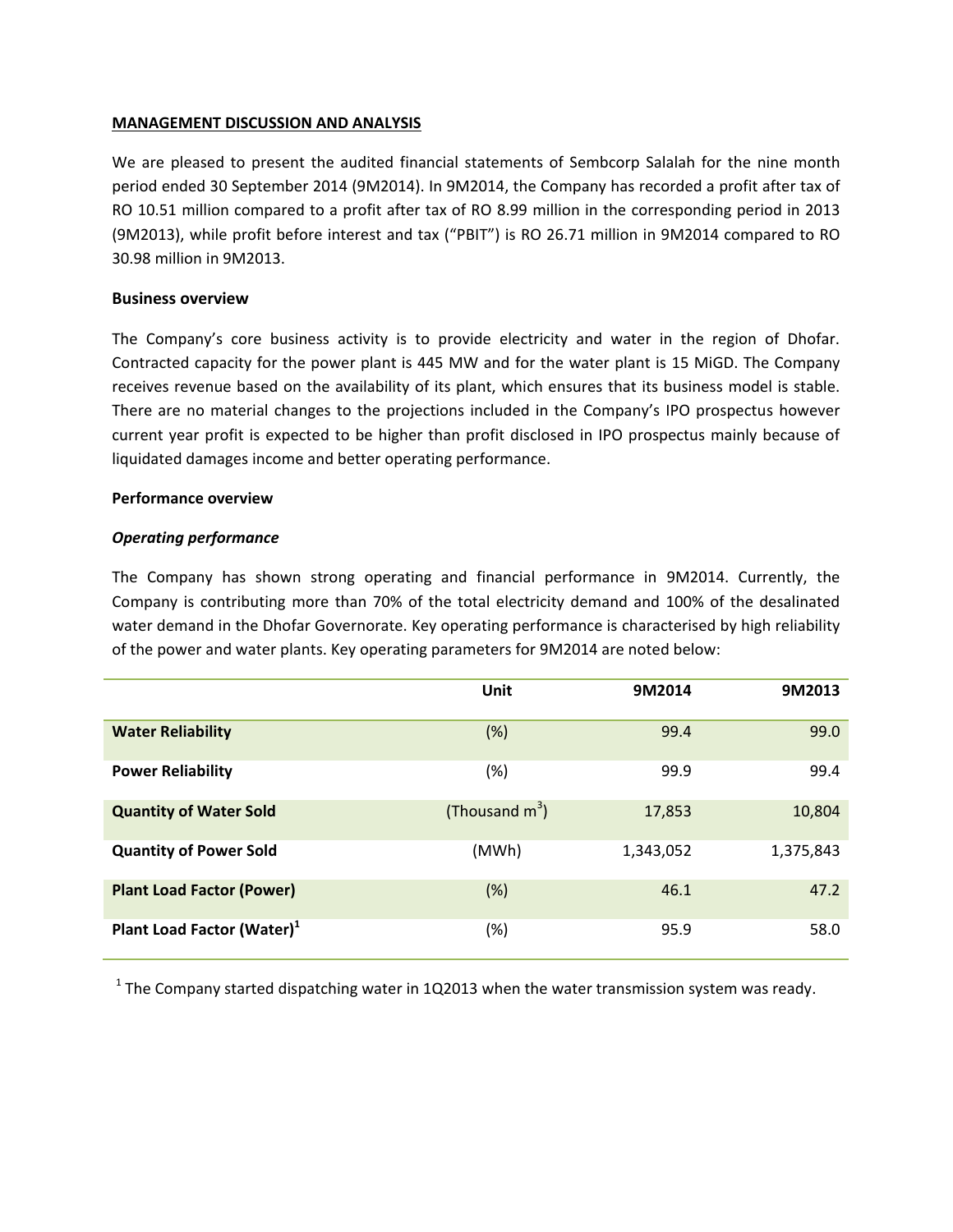## *Financial performance*

Key financial performance indicators are shown below:

|                         | 9M2014            | 9M2013            |
|-------------------------|-------------------|-------------------|
|                         | <b>RO</b> million | <b>RO</b> million |
|                         |                   |                   |
| <b>Revenue</b>          | 47.63             | 46.79             |
| <b>EBITDA</b>           | 34.82             | 39.47             |
| <b>PBIT</b>             | 26.71             | 30.98             |
| <b>Profit after tax</b> | 10.51             | 8.99              |
|                         |                   |                   |



9M2014 net profit has shown significant improvement over 9M2013 as the Company's cost of debt has reduced following the conversion of shareholder loans to equity in July 2013, and effective tax rate has reduced due to a reduction in the level of tax losses which are forecasted to expire. PBIT and Earning Before Interest and Tax and Depreciation Allowance ("EBITDA") are lower mainly due to a one off gain in 9M2013 as a result of writing off interest due on shareholders' loans. This has been partially offset by net liquidated damages income of RO 1.5 million which was not included in the projections within the Company's IPO prospectus.

## *9M2014 Profit after tax*

Profit after tax increased significantly from RO 8.99 million in 9M2013 to RO 10.51 million in 9M2014. The significant variances are elaborated in the following waterfall chart.



A brief analysis and characteristics of the major components of the profit or loss is presented below: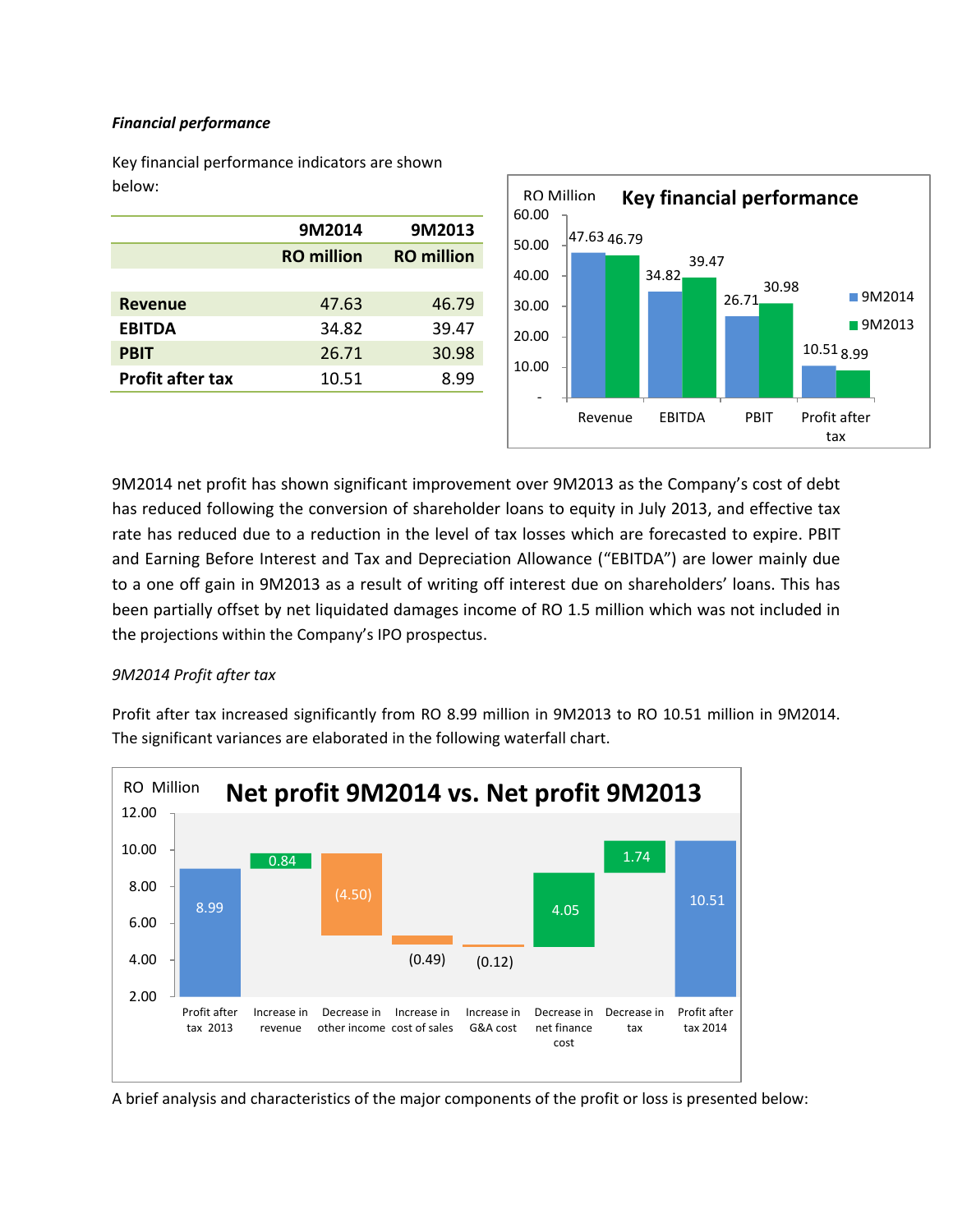#### *Revenue*

Power contributes 59% (excluding fuel charge) and water contributes 26% to overall revenue. Fuel charge revenue is a pass through and is calculated based on consumption of natural gas calculated by the Plant model. Revenue is higher as compared to last year mainly because of better reliability.

#### *Cost of sales*

Cost of sales mainly comprises depreciation of property, plant and equipment and fuel cost which is pass through in nature. Cost of sales has increased as compared to 2013 as a result of higher O&M cost and fuel cost but is in line with the Company's IPO projections.





#### *Net finance cost*

Net finance cost decreased in 9M2014 compared to 9M2013 due to the conversion of shareholder loans to equity in July 2013. The Company continues to reduce its third party debt in line with its financing documents.

#### *Dividend*

On 21 October 2014, the Board of Directors approved an interim dividend in the amount of Baizas 92 per share in line with the authority given to the Board by the Company's Shareholders at its Annual General Meeting (AGM) on 29 March 2014 to the Shareholders who are registered in the Company Shareholders' register with Muscat Clearance & Depository Company SAOC on 1 November 2014.

The interim dividend is higher than the Company forecast in its IPO prospectus as a result of one off liquidated damages income and operational efficiencies.

The Shareholders approved a final dividend of 78 baizas per share for the year ended 31 December 2013 at the Company's AGM on 29 March 2014, giving a total dividend 91 baizas per share for 2013.